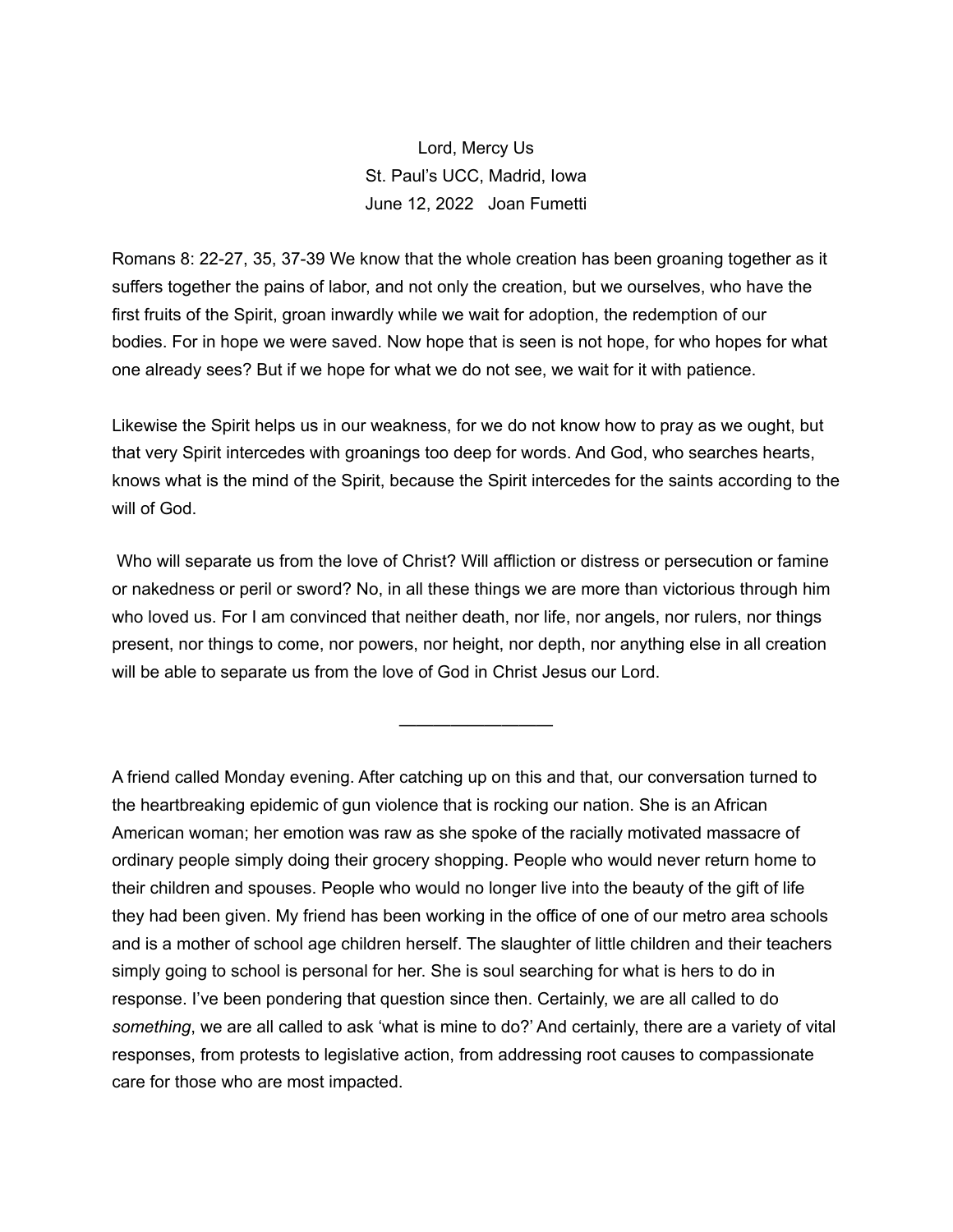And then Tuesday morning this came in the daily email from the Church of the Savior. It is from the diaries of Etty Hillesum, the Dutch woman who was murdered in 1943 at the Auschwitz Concentration Camp. From Auschwitz she wrote:

"And you must be able to bear your sorrow; even if it seems to crush you, you will be able to stand up again, for human beings are so strong, and your sorrow must become an integral part of yourself; you mustn't run away from it but bear it like an adult. Do not relieve your feelings of hatred, do not seek to be avenged…Give your sorrow all the space and shelter in yourself that is its due, for if everyone bears grief honestly and courageously, the sorrow that now fills the world will abate. But if you do instead reserve most of the space inside you for hatred and thoughts of revenge—from which new sorrows will be born for others—then sorrow will never cease in this world. And if you have given sorrow the space its gentle origins demand, then you may truly say: life is beautiful and so rich. So beautiful and so rich that it makes you want to believe in God." (Etty Hillesum, "Saturday morning, ten o'clock:, in *An Interrupted Life: The Diaries, 1941-1943 and Letters from Westerbork,* p. 96)

I sent this to a friend who receives these same emails. She replied: Yes, I've been studying this all morning. I was thinking, yes, we can bear this grief and I think we are asked to do that instead of finding a way out of that feeling.

And so, what I want to share this morning is my sense that it is the church's part to lead us in lament. In giving our sorrow all the space and shelter that is its due, bearing grief honestly and courageously. Inviting the Spirit into our midst to intercede for us with groans too deep for words.

This is something we should be good at for it fills our scripture and our history. And yet we live in a culture that is not at all good at grieving. An unspoken belief that we are entitled to live without suffering leads to a knee jerk reaction to turn *immediately* to anger or blame or demanding solutions so that terrible things stop happening…without *first* pausing to let our hearts be broken open so that holy love can fill them and holy tears can flow. For it is in the fertile tenderness of broken open hearts where deep healing can take root, in our own lives and in the common life we share. It is with eyes washed clear by holy tears that we can glimpse the love and wonder and grace in which we live and move and have our being. Without such hearts, without such tears, our collective sorrow grows, festers really, and disfigures the holy image in which we were created.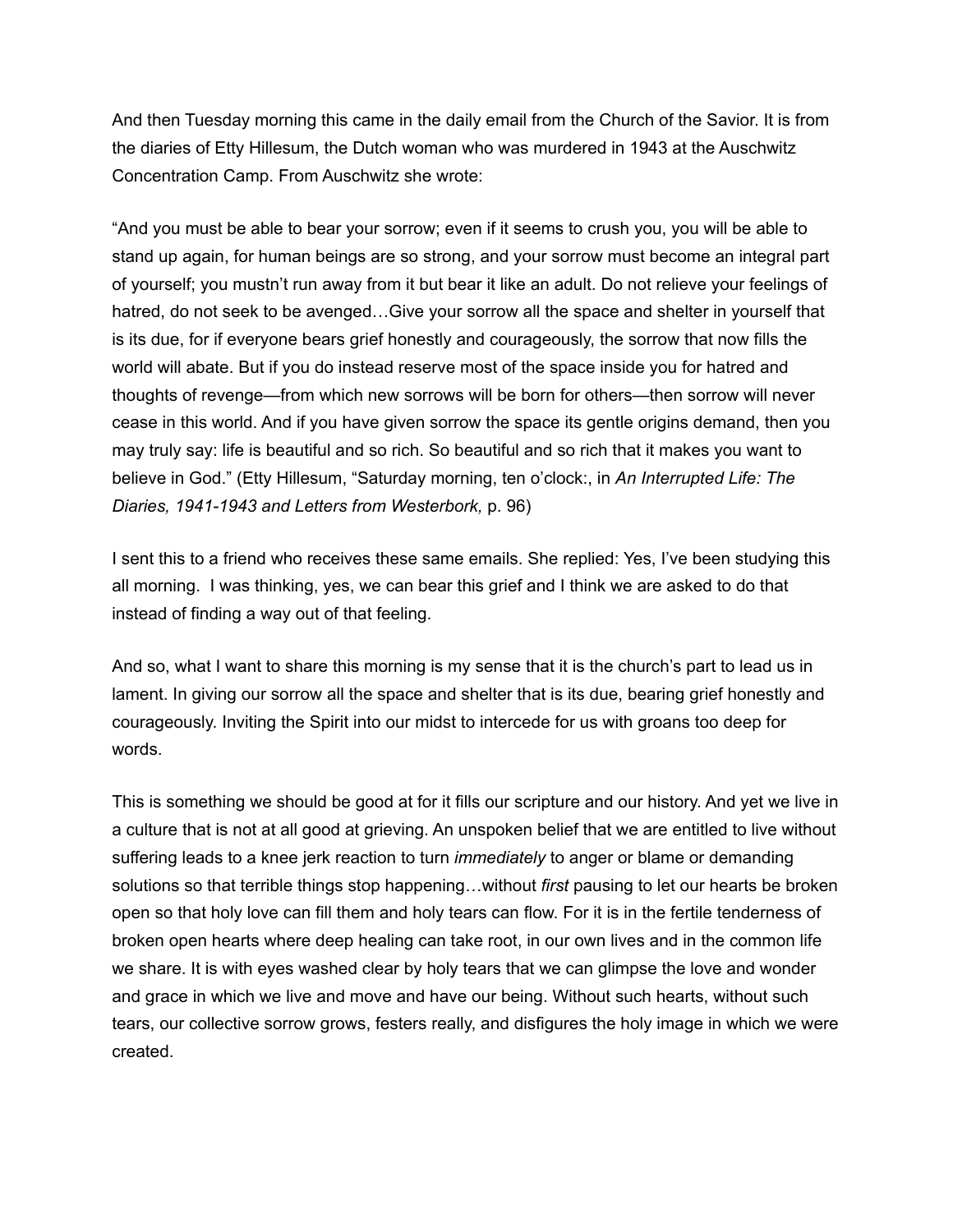In *The Wild Edge of Sorrow* Francis Weller writes that "Our cultural refusal to acknowledge grief and death has twisted us into a culture riddled with death. One of [psychologist Carl] Jung's more chilling observations was that whatever we put into the shadow doesn't sit there passively waiting to be reclaimed and redeemed; it regresses and becomes more primitive. Consequently," Weller writes, "death rattles through our streets daily, in school shootings, suicides, murders, overdoses, gang violence, or through the sanctioned sacrifice of war dead." And indeed in the rapacious ecological destruction that threatens the death even of our common home.

Weller tells us, "*Bringing grief and death out of the shadow is our spiritual responsibility, our sacred duty.* By do doing, we may be able to feel our desire for life once again and remember who we are, where we belong, and what is sacred."

Irish poet and philosopher John O'Donohue writes that "What you encounter, recognize or discover depends to a large degree on the quality of your approach…When we approach with reverence, great things decide to approach us."

I learned much about such an approach in navigating grief's deep waters when my husband died unexpectedly a year and a half ago. There were plenty of times I just wanted to push through. I had so much to do in the face of losing a partner whose skill and strength I lacked in dealing with a big old house and yard and garden and our little flock of chickens. I would find myself feeling tired or cranky or listless and wonder why. Then I would remember that sorrow has many faces. I would stop and say, "Welcome, grief," giving it the space and shelter that is its due. Waves of grief would crash over me, but I found that I needn't fear them for I was held by an unseen benevolence; grief would not swallow me, and if I approached reverently, grief would be my teacher.

And teach me it did…about the way weeping and wailing clear the way for the peace that passes understanding and for joy to surprise us. I learned again that reality is ever changing and there is wisdom in holding all things lightly. I was schooled in the power of gratitude to create abundance when we are tempted to stay too long with emptiness and lack. And slowly, day by day, I learned that there are countless ways in which to live a beautiful life.

Most of all I learned that I was not alone. Friends and family and neighbors showed up, had my back. And when I sat in an empty house at the end of the day I found that even then I wasn't alone. I came to know a holy, unseen Presence that permeated everything, enveloping me in a love so real it was almost palpable. I have come to see in that loving Presence the Mercy of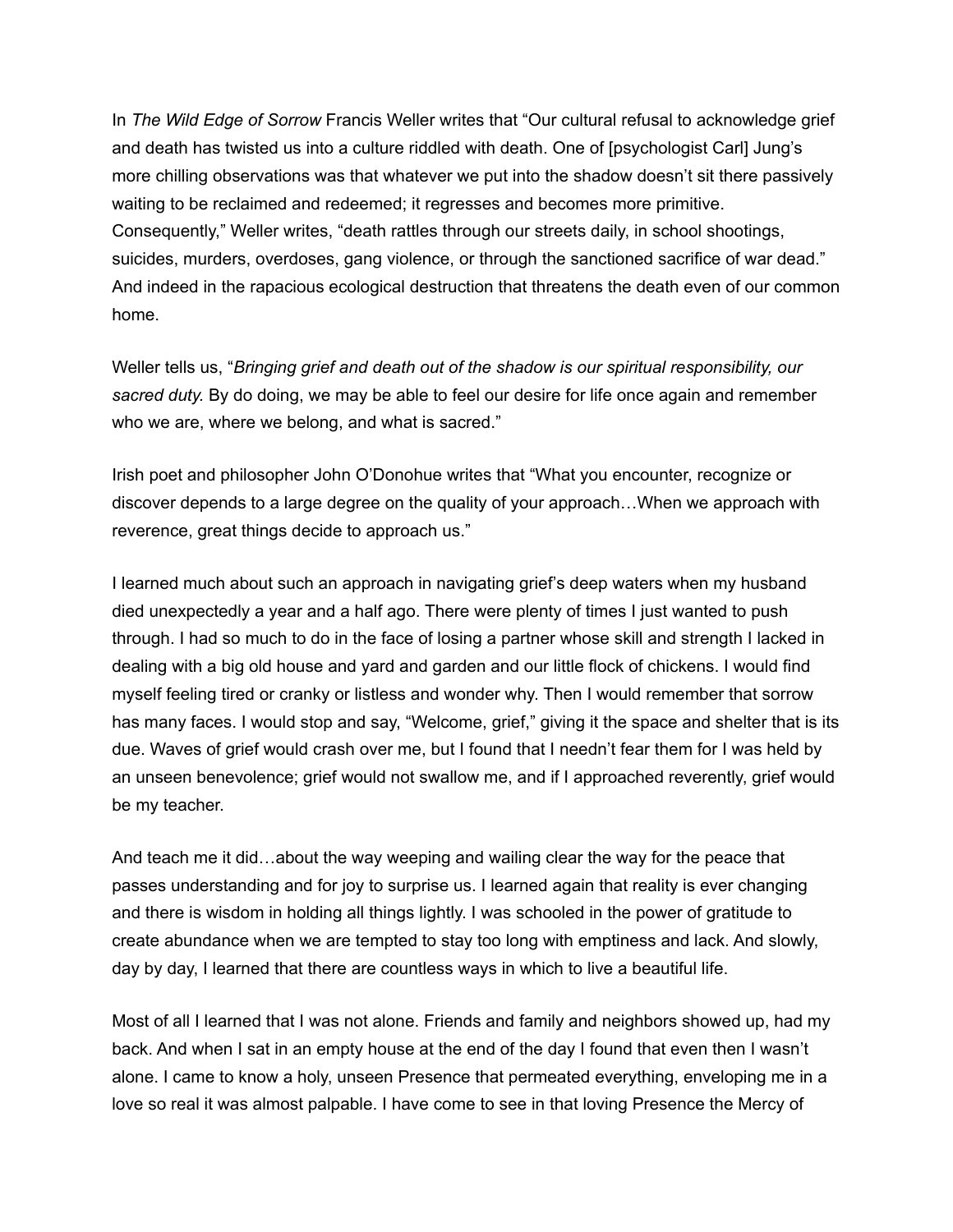God, flowing through me and the circumstances of my life, transforming me and my life even when outwardly all appears the same.

Our word 'mercy' comes from the same root as 'commerce'. At its root, mercy is about exchange, God's inner most being turned outward to sustain the visible and created world in unbreakable love. Cynthia Bourgeault describes mercy as warm heartedness, a fierce bonding love, compassion, forgiveness, a vast gentle wideness, a wholeness of love from which nothing can ever be lost. Mercy is the great weaver, collecting and binding the scattered and broken parts of our lives in a tapestry of Divine Love. Knowing ourselves held in mercy, grief can be welcomed and given a place at the table. Stepping into the Divine Exchange of mercy, our lives flow. Mercy carries us and keeps us afloat; we won't drown.

After the start of the war in Ukraine my spiritual practice group began praying for the people of Ukraine, and Russia as well, praying 'Lord, have mercy' in Russian, Gospodi Pomiluj,

One woman shared that her family were WWII refugees from Russia, so Russian is her first language. She grew up in a Russian Baptist church surrounded by people who had all been displaced by the war; this community was everyone's family. Over and over they would tell the stories of how their lives had been torn apart by war and how they had ended up in America. Watching the videos and pictures from Ukraine, she said, was like watching their stories played out on the screen, and knowing the personal catastrophic effects this has on people was deeply crushing.

She was stunned to realize that the Russian phrase "господи помилуи" is translated "Lord have mercy" in English. "Mercy" is a verb in Russian which changes the meaning so greatly she hadn't realized it was the same phrase. It would be more like us saying, "Lord, mercy us."

She told us that when she had heard this prayer in the context of the stories told by her refugee community, their plea was for Presence, not a change in circumstance. That sense of Presence changes everything, even if outwardly all appears the same. Paul wants us to know with certainty that nothing, nothing, nothing can separate us from this Presence and the love that pours out to us.

Lord, mercy us. I've been using that phrase in my own prayers and it feels like a tender way to pray for our dear, broken world. A prayer that doesn't build a wall against grief, shutting us off